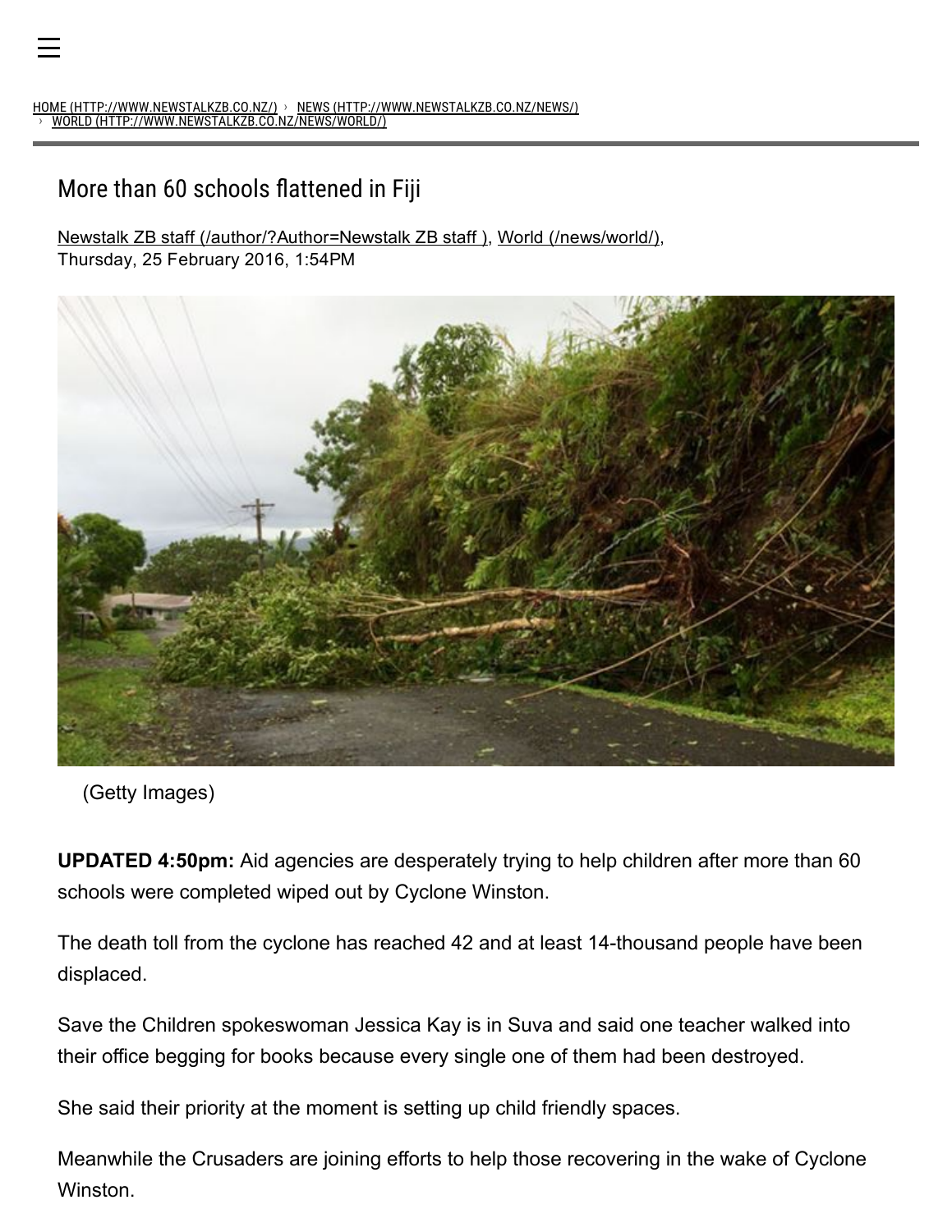The team has a number of Fijian players in its ranks.

Assistant Coach Tabai Matson said wing Nemani Nadolo is leading the charge on fundraising efforts.

He said the team wants to bring awareness to the tragedy.

"This touches the Crusaders you know it's a first contact for us, we've got guys in their homes, their actual homes in Fiji. So it's a pretty poignant fundraiser they're doing so we're right behind them and we're going to look at creating as much energy [as possible] this week and next week."

Tabai Matson said the team will auction some rugby jerseys to be worn in their first Super Rugby game of the season on Saturday.

## MORE: "Every house damaged or flattened" (http://www.newstalkzb.co.nz/news/world/every-house-damaged-or-flattened/)

There are now fears stagnant floodwaters in Fiji could become breeding grounds for Zika and Dengue outbreaks following Cyclone Winston.

At least 42 people are dead, 14,000 are displaced and entire villages have been destroyed after the cyclone struck the country's north on Saturday.

Floodwaters still haven't receded in many low-lying and coastal areas, like the village of Rakiraki in northern Viti Levu.

Disaster Recovery Institute director executive Chloe Demrovsky said even the smallest puddle could be a breeding ground for mosquitoes carrying viruses.

"When a cyclone comes through, there tend to be a lot of places **where the search are put with a lot of places** it can breed in standing water as small as a tablespoon," she said<u>(http://www.iheart.com/live/Newstall</u> "Things can Listen on iHeartRadio (http://www.iheart.com/live/Newstalk-ZB-Iter, go around and drain any standing water pools fuckland-6187/2autoplay=true) of these mosquitoes."  $\Box$  (/on-air/mike-hosking-breakfast-with-asb/) ZB-Auckland-6187/? a<u>utoplay=true</u>)

Thousands of people are living in evacuation centres, while many others are staying in makeshift shelters or damaged homes.

Chloe Demrovsky said inadequate housing and clothing can make people particularly vulnerable to any outbreak of mosquito-borne viruses.